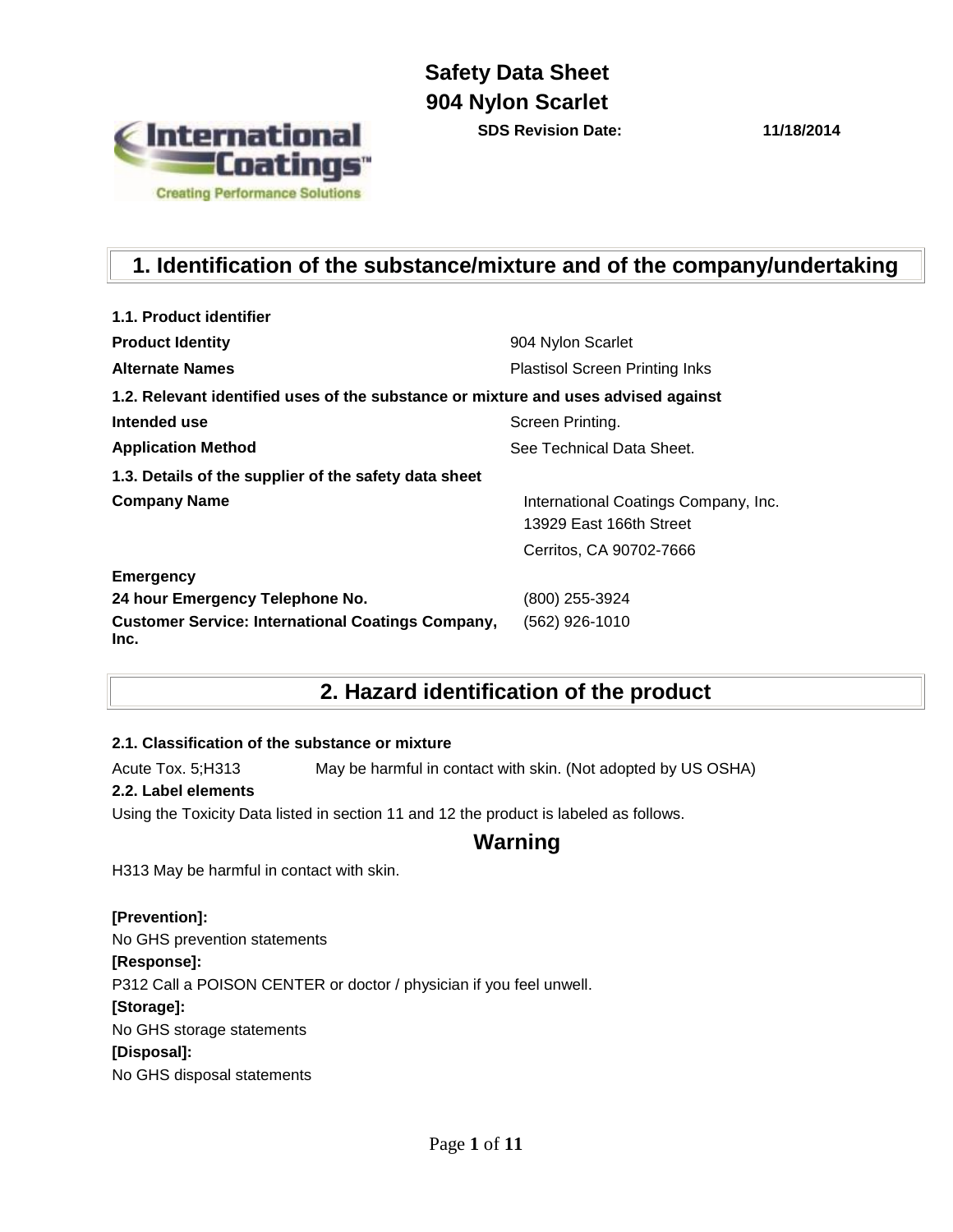International<br>"Coatings" **Creating Performance Solutions** 

**SDS Revision Date: 11/18/2014**

### **3. Composition/information on ingredients**

This product contains the following substances that present a hazard within the meaning of the relevant State and Federal Hazardous Substances regulations.

| <b>Ingredient/Chemical Designations</b>                                                          | Weight %    | <b>GHS Classification</b> | <b>Notes</b> |
|--------------------------------------------------------------------------------------------------|-------------|---------------------------|--------------|
| <b>Alkylsulfonic Acid Ester of Phenol</b><br><b>CAS Number: Proprietary</b>                      | $ 25 - 50 $ | Acute Tox. 4:H312         | [1]          |
| <b>PVC (Chloroethylene, polymer)</b><br><b>CAS Number:</b> Proprietary                           | $ 25 - 50 $ |                           | $\vert$ [1]  |
| Polyvinyl Chloride/Polyvinyl Acetate Copolymer<br><b>CAS Number: Proprietary</b>                 | 10 - 25     |                           | $\vert$ [1]  |
| Titanium dioxide<br>CAS Number: 0013463-67-7                                                     | $1.0 - 10$  |                           | [1][2]       |
| 4- (5-Chloro-2-sulfo-p-tolyl)azo -3-hydroxy-2-<br>naphthalenecarboxy<br>CAS Number: 0007023-61-2 | $1.0 - 10$  |                           | $\vert$ [1]  |
| <b>Epoxidised soya oil</b><br>CAS Number: 0008013-07-8                                           | $1.0 - 10$  |                           | [1]          |

[1] Substance classified with a health or environmental hazard.

[2] Substance with a workplace exposure limit.

[3] PBT-substance or vPvB-substance.

\*The full texts of the phrases are shown in Section 16.

### **4. First aid measures**

### **4.1. Description of first aid measures**

| General           | In all cases of doubt, or when symptoms persist, seek medical attention.<br>Never give anything by mouth to an unconscious person.                                                                                                        |
|-------------------|-------------------------------------------------------------------------------------------------------------------------------------------------------------------------------------------------------------------------------------------|
| <b>Inhalation</b> | Remove to fresh air, keep patient warm and at rest. If breathing is irregular or stopped, give<br>artificial respiration. If unconscious place in the recovery position and obtain immediate<br>medical attention. Give nothing by mouth. |
| <b>Eyes</b>       | Irrigate copiously with clean water for at least 15 minutes, holding the eyelids apart and<br>seek medical attention.                                                                                                                     |
| <b>Skin</b>       | Remove contaminated clothing. Wash skin thoroughly with soap and water or use a<br>recognized skin cleanser.                                                                                                                              |
| Ingestion         | If the person is conscious, induce vomiting immediately by giving 2 glasses of water and<br>pressing finger down the throat. Repeat until vomit is clear, then give milk. Contact a<br>physician immediately.                             |

### **4.2. Most important symptoms and effects, both acute and delayed**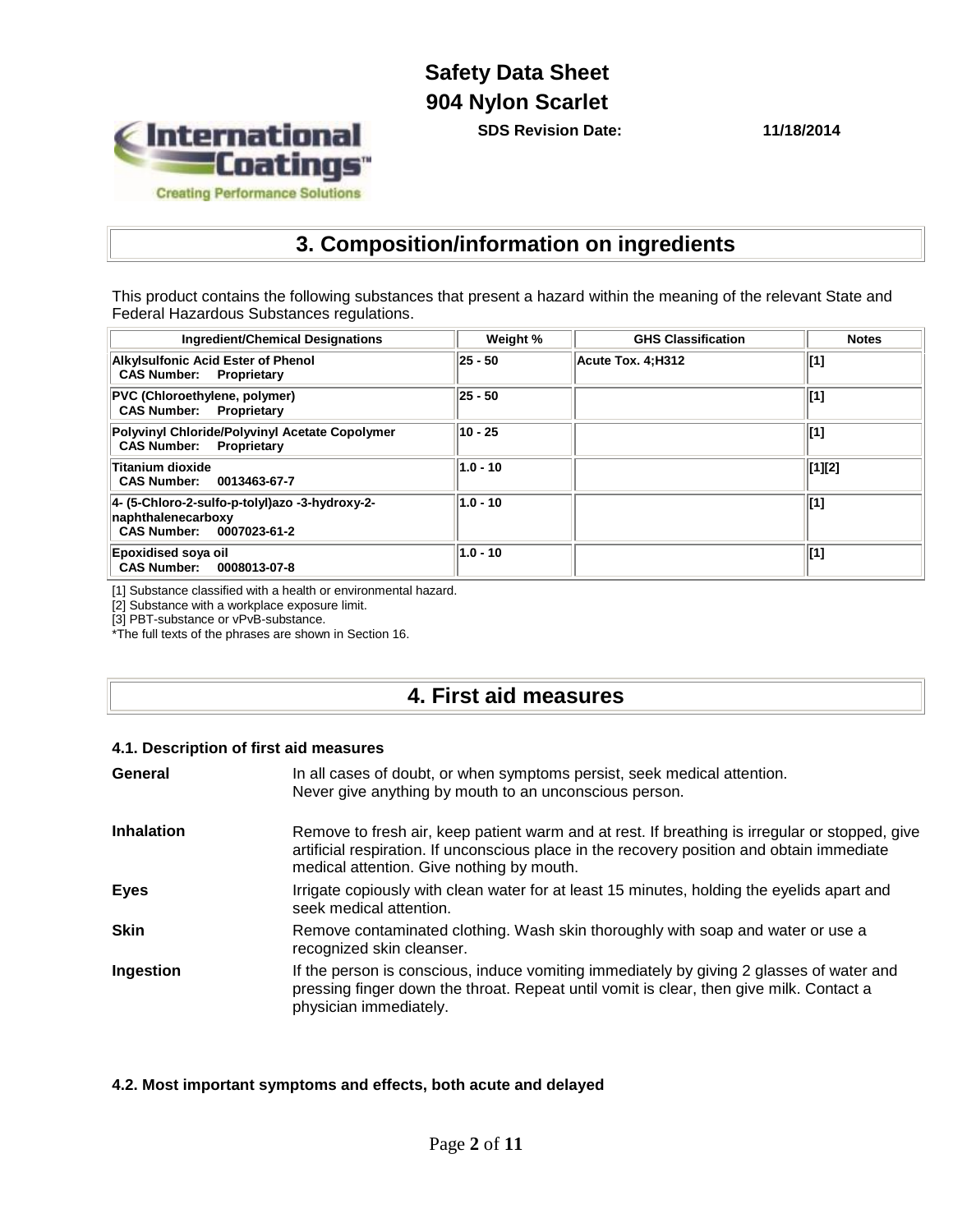International **Coatings Creating Performance Solutions** 

**SDS Revision Date: 11/18/2014**

**Overview Exposure to solvent vapor concentrations from the component solvents in excess of the** stated occupational exposure limits may result in adverse health effects such as mucous membrane and respiratory system irritation and adverse effects on the kidneys, liver and central nervous system. Symptoms include headache, nausea, dizziness, fatigue, muscular weakness, drowsiness and in extreme cases, loss of consciousness.

> Repeated or prolonged contact with the preparation may cause removal of natural fat from the skin resulting in dryness, irritation and possible non-allergic contact dermatitis. Solvents may also be absorbed through the skin. Splashes of liquid in the eyes may cause irritation and soreness with possible reversible damage. See section 2 for further details.

**Skin** May be harmful in contact with skin. (Not adopted by US OSHA)

### **5. Fire-fighting measures**

#### **5.1. Extinguishing media**

Recommended extinguishing media; alcohol resistant foam,  $CO<sub>2</sub>$ , powder, water spray. Do not use; water jet.

#### **5.2. Special hazards arising from the substance or mixture**

Hazardous decomposition: Hydrogen chloride (if heated), carbon monoxide and carbon dioxide.

Do not breathe mist / vapors / spray.

#### **5.3. Advice for fire-fighters**

In the event of fire, wear full protective clothing and NIOSH Approved Self-contained breathing apparatus with full face piece operated in the pressure demand or other positive pressure mode. Move container from fire area if it can be done without risk. Use water to keep fire exposed containers cool and disperse vapors.

### **ERG Guide No.**

### **6. Accidental release measures**

#### **6.1. Personal precautions, protective equipment and emergency procedures**

Wear protective equipment as listed in Section 8 during cleanup operations.

#### **6.2. Environmental precautions**

Do not allow spills to enter drains or waterways.

Use good personal hygiene practices. Wash hands before eating, drinking, smoking or using toilet. Promptly remove soiled clothing and wash thoroughly before reuse.

#### **6.3. Methods and material for containment and cleaning up**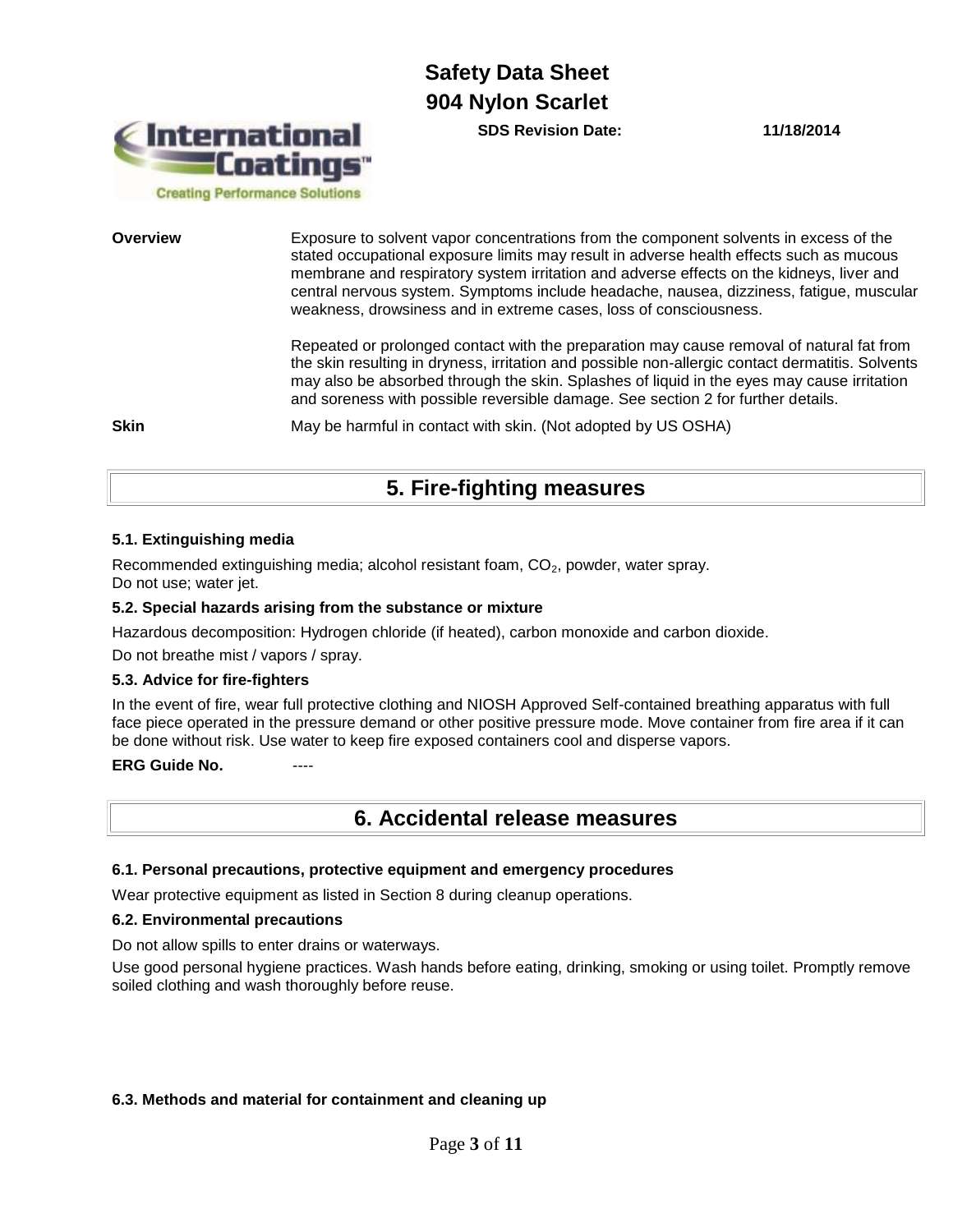**SDS Revision Date: 11/18/2014**



Ventilate the area and avoid breathing vapors. Take the personal protective measures listed in section 8.

Contain and absorb spillage with non-combustible materials e.g. sand, earth, vermiculite. Place in closed containers outside buildings and dispose of according to the Waste Regulations. (See section 13).

Clean, preferably with a detergent. Do not use solvents.

Do not allow spills to enter drains or watercourses.

If drains, sewers, streams or lakes are contaminated, inform the local water company immediately. In the case of contamination of rivers, streams or lakes the Environmental Protection Agency should also be informed.

### **7. Handling and storage**

### **7.1. Precautions for safe handling**

See section 2 for further details. - [Prevention]:

### **7.2. Conditions for safe storage, including any incompatibilities**

Handle containers carefully to prevent damage and spillage.

Store in cool dry place. Elevated temperatures thicken product and shorten useful life.

Incompatible materials: Composition: Avoid contact with strong acids, alkali or oxidizing agents.

See section 2 for further details. - [Storage]:

### **7.3. Specific end use(s)**

No data available.

### **8. Exposure controls and personal protection**

**Exposure**

#### **8.1. Control parameters**

| <u>LANVJUIV</u>                                                   |                      |               |                                |  |
|-------------------------------------------------------------------|----------------------|---------------|--------------------------------|--|
| CAS No.                                                           | Ingredient           | <b>Source</b> | Value                          |  |
| 4- (5-Chloro-2-sulfo-p-tolyl)azo -3-hydroxy- OSHA<br>0007023-61-2 |                      |               | No Established Limit           |  |
|                                                                   | 2-naphthalenecarboxy | ACGIH         | No Established Limit           |  |
|                                                                   |                      | <b>NIOSH</b>  | No Established Limit           |  |
|                                                                   |                      | Supplier      | No Established Limit           |  |
| 0008013-07-8<br>Epoxidised soya oil                               |                      | <b>OSHA</b>   | No Established Limit           |  |
|                                                                   |                      | ACGIH         | No Established Limit           |  |
|                                                                   |                      | <b>NIOSH</b>  | No Established Limit           |  |
|                                                                   |                      | Supplier      | No Established Limit           |  |
| 0013463-67-7                                                      | Titanium dioxide     | <b>OSHA</b>   | TWA 15 mg/m3                   |  |
|                                                                   |                      | ACGIH         | TWA: 10 mg/m32B, Revised 2006, |  |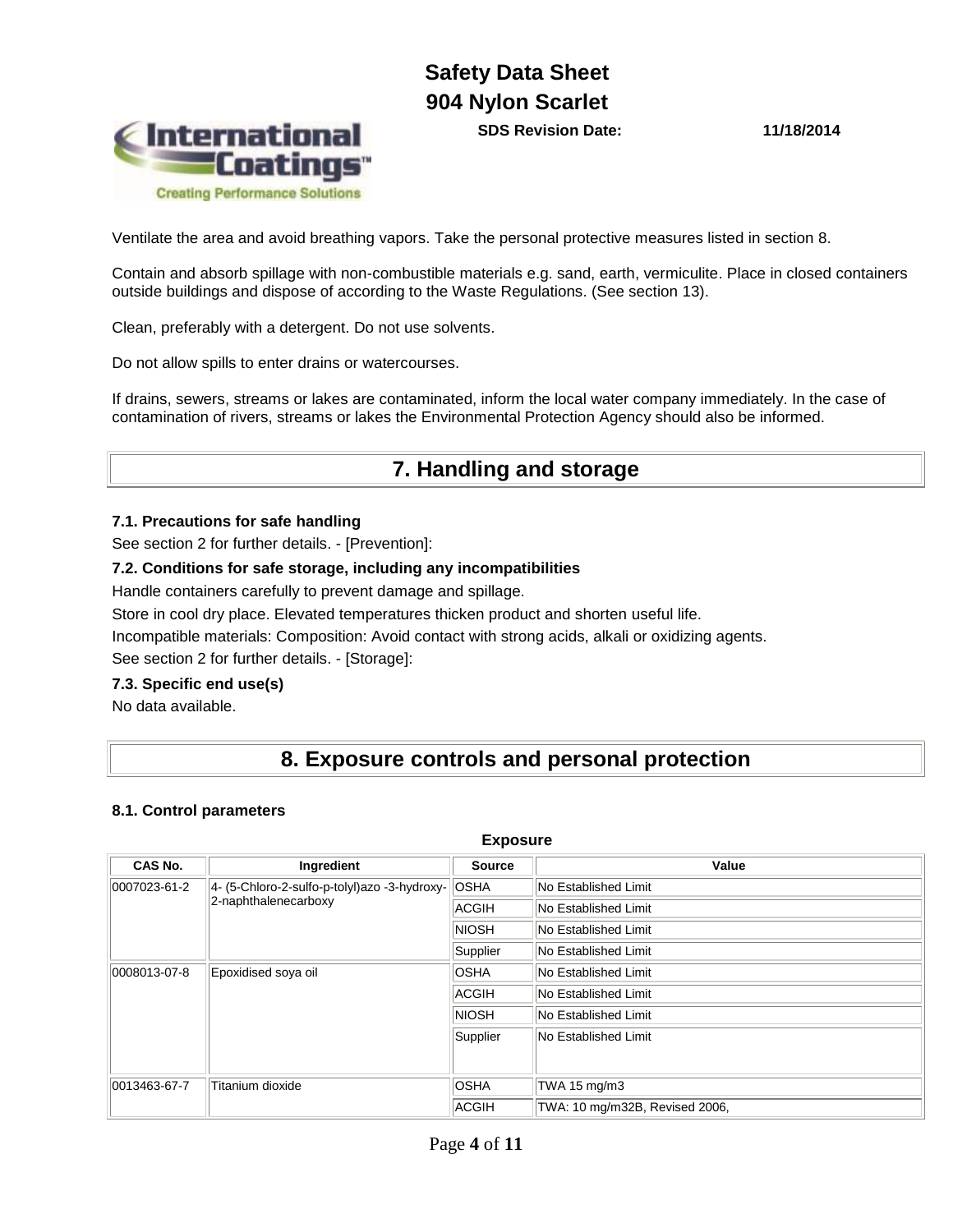

**SDS Revision Date: 11/18/2014**

|                                                                  |                               | <b>NIOSH</b>         | Footnote ca          |
|------------------------------------------------------------------|-------------------------------|----------------------|----------------------|
|                                                                  |                               | Supplier             | No Established Limit |
| Alkylsulfonic Acid Ester of Phenol<br>Proprietary                |                               | <b>OSHA</b>          | No Established Limit |
|                                                                  |                               | ACGIH                | No Established Limit |
|                                                                  |                               | <b>NIOSH</b>         | No Established Limit |
|                                                                  |                               | Supplier             | No Established Limit |
| Polyvinyl Chloride/Polyvinyl Acetate<br>Proprietary<br>Copolymer | <b>OSHA</b>                   | No Established Limit |                      |
|                                                                  | ACGIH                         | No Established Limit |                      |
|                                                                  |                               | <b>NIOSH</b>         | No Established Limit |
|                                                                  |                               | Supplier             | No Established Limit |
| Proprietary                                                      | PVC (Chloroethylene, polymer) | <b>OSHA</b>          | No Established Limit |
|                                                                  |                               | ACGIH                | No Established Limit |
|                                                                  |                               | <b>NIOSH</b>         | No Established Limit |
|                                                                  |                               | Supplier             | No Established Limit |

### **Carcinogen Data**

| CAS No.                      | Ingredient                           | Source      | Value                                                               |  |
|------------------------------|--------------------------------------|-------------|---------------------------------------------------------------------|--|
| 0007023-61-2                 | 4- (5-Chloro-2-sulfo-p-tolyl)azo -3- | <b>OSHA</b> | Select Carcinogen: No                                               |  |
| hydroxy-2-naphthalenecarboxy |                                      | <b>NTP</b>  | Known: No; Suspected: No                                            |  |
|                              |                                      | <b>IARC</b> | Group 1: No; Group 2a: No; Group 2b: No; Group 3: No; Group 4: No;  |  |
| 0008013-07-8                 | Epoxidised soya oil                  | <b>OSHA</b> | Select Carcinogen: No                                               |  |
|                              |                                      | <b>NTP</b>  | Known: No; Suspected: No                                            |  |
|                              |                                      | <b>IARC</b> | Group 1: No; Group 2a: No; Group 2b: No; Group 3: No; Group 4: No;  |  |
| 0013463-67-7                 | Titanium dioxide                     | <b>OSHA</b> | Select Carcinogen: No                                               |  |
|                              |                                      | <b>NTP</b>  | Known: No; Suspected: No                                            |  |
|                              |                                      | <b>IARC</b> | Group 1: No; Group 2a: No; Group 2b: Yes; Group 3: No; Group 4: No; |  |
| Proprietary                  | Alkylsulfonic Acid Ester of Phenol   | <b>OSHA</b> | Select Carcinogen: No                                               |  |
|                              |                                      | <b>NTP</b>  | Known: No; Suspected: No                                            |  |
|                              |                                      | <b>IARC</b> | Group 1: No; Group 2a: No; Group 2b: No; Group 3: No; Group 4: No;  |  |
| Proprietary                  | Polyvinyl Chloride/Polyvinyl         | OSHA        | Select Carcinogen: No                                               |  |
|                              | Acetate Copolymer                    | <b>NTP</b>  | Known: No; Suspected: No                                            |  |
|                              |                                      | <b>IARC</b> | Group 1: No; Group 2a: No; Group 2b: No; Group 3: No; Group 4: No;  |  |
| Proprietary                  | PVC (Chloroethylene, polymer)        | OSHA        | Select Carcinogen: No                                               |  |
| <b>NTP</b>                   |                                      |             | Known: No; Suspected: No                                            |  |
|                              |                                      | <b>IARC</b> | Group 1: No; Group 2a: No; Group 2b: No; Group 3: No; Group 4: No;  |  |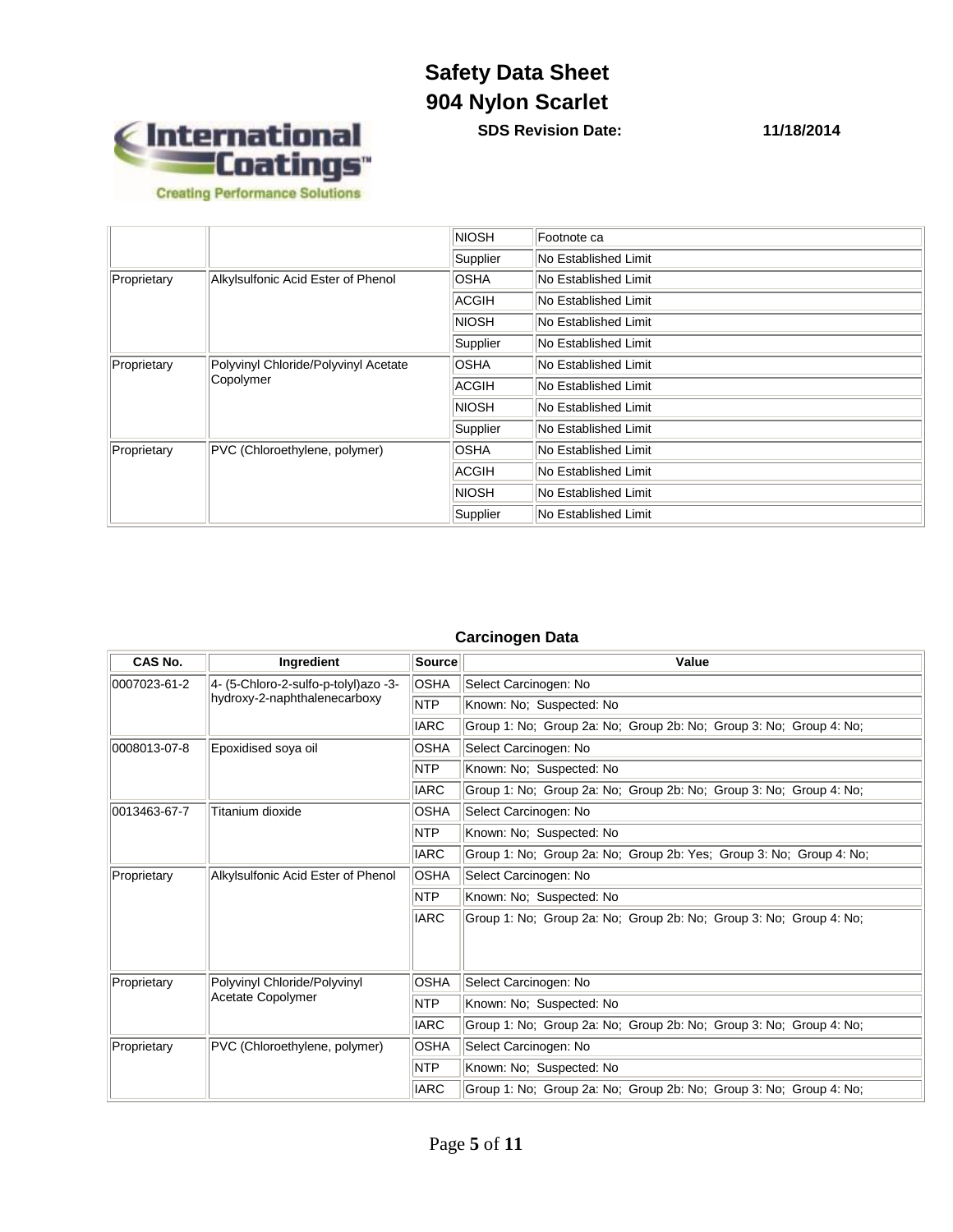

**SDS Revision Date: 11/18/2014**

| 8.2. Exposure controls                             |                                                                                                                                                                                                                                                                                                                                        |
|----------------------------------------------------|----------------------------------------------------------------------------------------------------------------------------------------------------------------------------------------------------------------------------------------------------------------------------------------------------------------------------------------|
| <b>Respiratory</b>                                 | Not Required                                                                                                                                                                                                                                                                                                                           |
| <b>Eyes</b>                                        | Wear safety eyewear, e.g. safety spectacles, goggles or visors to protect against the<br>splash of liquids.                                                                                                                                                                                                                            |
| <b>Skin</b>                                        | Neoprene gloves are recommended.                                                                                                                                                                                                                                                                                                       |
| <b>Engineering Controls</b>                        | Provide adequate ventilation. Where reasonably practicable this should be achieved by the<br>use of local exhaust ventilation and good general extraction. If these are not sufficient to<br>maintain concentrations of particulates and any vapor below occupational exposure limits<br>suitable respiratory protection must be worn. |
| <b>Other Work Practices</b>                        | Use good personal hygiene practices. Wash hands before eating, drinking, smoking or<br>using toilet. Promptly remove soiled clothing and wash thoroughly before reuse.                                                                                                                                                                 |
| See section 2 for further details. - [Prevention]: |                                                                                                                                                                                                                                                                                                                                        |

# **9. Physical and chemical properties**

| Appearance                                      | Smooth thick Liquid                        |  |
|-------------------------------------------------|--------------------------------------------|--|
| Odor                                            | Faint                                      |  |
| <b>Odor threshold</b>                           | Not Measured                               |  |
| рH                                              | Not Measured                               |  |
| Melting point / freezing point                  | Not Measured                               |  |
| Initial boiling point and boiling range         | >420 F @5mmhg                              |  |
| <b>Flash Point</b>                              | >400 F C.O.C.                              |  |
| Evaporation rate (Ether = $1$ )                 | < 1                                        |  |
| Flammability (solid, gas)                       | Not Applicable                             |  |
| Upper/lower flammability or explosive limits    | Lower Explosive Limit: Not Measured        |  |
|                                                 |                                            |  |
|                                                 | <b>Upper Explosive Limit: Not Measured</b> |  |
| Vapor pressure (Pa)                             | Not Measured                               |  |
| <b>Vapor Density</b>                            | $> 1$ (Air=1)                              |  |
| <b>Specific Gravity</b>                         | 1.20-1.30                                  |  |
| <b>Solubility in Water</b>                      | Insoluble                                  |  |
| Partition coefficient n-octanol/water (Log Kow) | Not Measured                               |  |
| <b>Auto-ignition temperature</b>                | Not Measured                               |  |
| <b>Decomposition temperature</b>                | Not Measured                               |  |
| <b>Viscosity (cSt)</b>                          | Not Measured                               |  |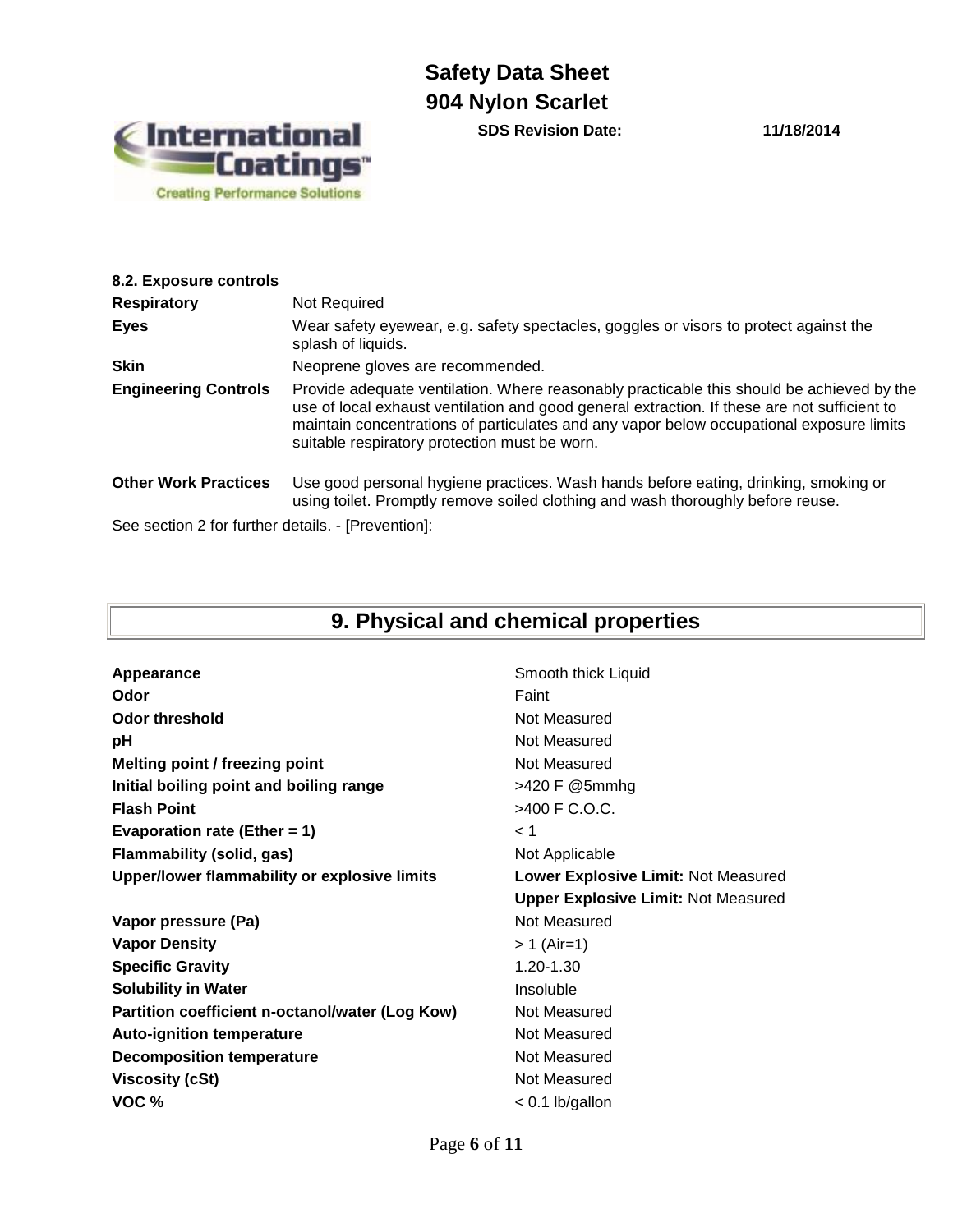International<br>"Coatings" **Creating Performance Solutions** 

### **% Volatile** < 1

### **9.2. Other information**

No other relevant information.

**SDS Revision Date: 11/18/2014**

## **10. Stability and reactivity**

### **10.1. Reactivity**

Hazardous Polymerization will not occur.

### **10.2. Chemical stability**

Stable under normal circumstances.

### **10.3. Possibility of hazardous reactions**

No data available.

### **10.4. Conditions to avoid**

Avoid exposure to heat and humidity.

### **10.5. Incompatible materials**

Composition: Avoid contact with strong acids, alkali or oxidizing agents.

### **10.6. Hazardous decomposition products**

Hydrogen chloride (if heated), carbon monoxide and carbon dioxide.

### **11. Toxicological information**

### **Acute toxicity**

| Ingredient                                         | Oral LD50.<br>mg/kg              | Skin LD50.<br>mg/kg                    | Inhalation<br>Vapor LD50,<br>mg/L/4hr | <b>Inhalation</b><br>Dust/Mist LD50,<br>mg/L/4hr | <b>Inhalation</b><br>Gas LD50,<br>ppm |
|----------------------------------------------------|----------------------------------|----------------------------------------|---------------------------------------|--------------------------------------------------|---------------------------------------|
| Alkylsulfonic Acid Ester of Phenol - (Proprietary) | $> 5,000.00$ , Rat               | $> 1,000$ , Rat -                      | No data                               | No data                                          | No data                               |
|                                                    | Category: NA                     | Category: 4                            | available                             | available                                        | available                             |
| PVC (Chloroethylene, polymer) - (Proprietary)      | No data                          | No data                                | No data                               | No data                                          | No data                               |
|                                                    | available                        | available                              | available                             | available                                        | available                             |
| Polyvinyl Chloride/Polyvinyl Acetate Copolymer -   | No data                          | No data                                | No data                               | No data                                          | No data                               |
| (Proprietary)                                      | available                        | available                              | available                             | available                                        | available                             |
| Titanium dioxide - (13463-67-7)                    | 10,000.00, Rat -<br>Category: NA | 10,000.00,<br>Rabbit -<br>Category: NA | No data<br>available                  | 6.82. Rat -<br>Category: NA                      | No data<br>available                  |
| 4- (5-Chloro-2-sulfo-p-tolyl) azo -3-hydroxy-2-    | No data                          | No data                                | No data                               | No data                                          | No data                               |
| naphthalenecarboxy - (7023-61-2)                   | available                        | available                              | available                             | available                                        | available                             |
| Epoxidised sova oil - (8013-07-8)                  | 21,000.00, Rat -<br>Category: NA | 2,000.00,<br>Rabbit -<br>Category: 4   | No data<br>available                  | No data<br>available                             | No data<br>available                  |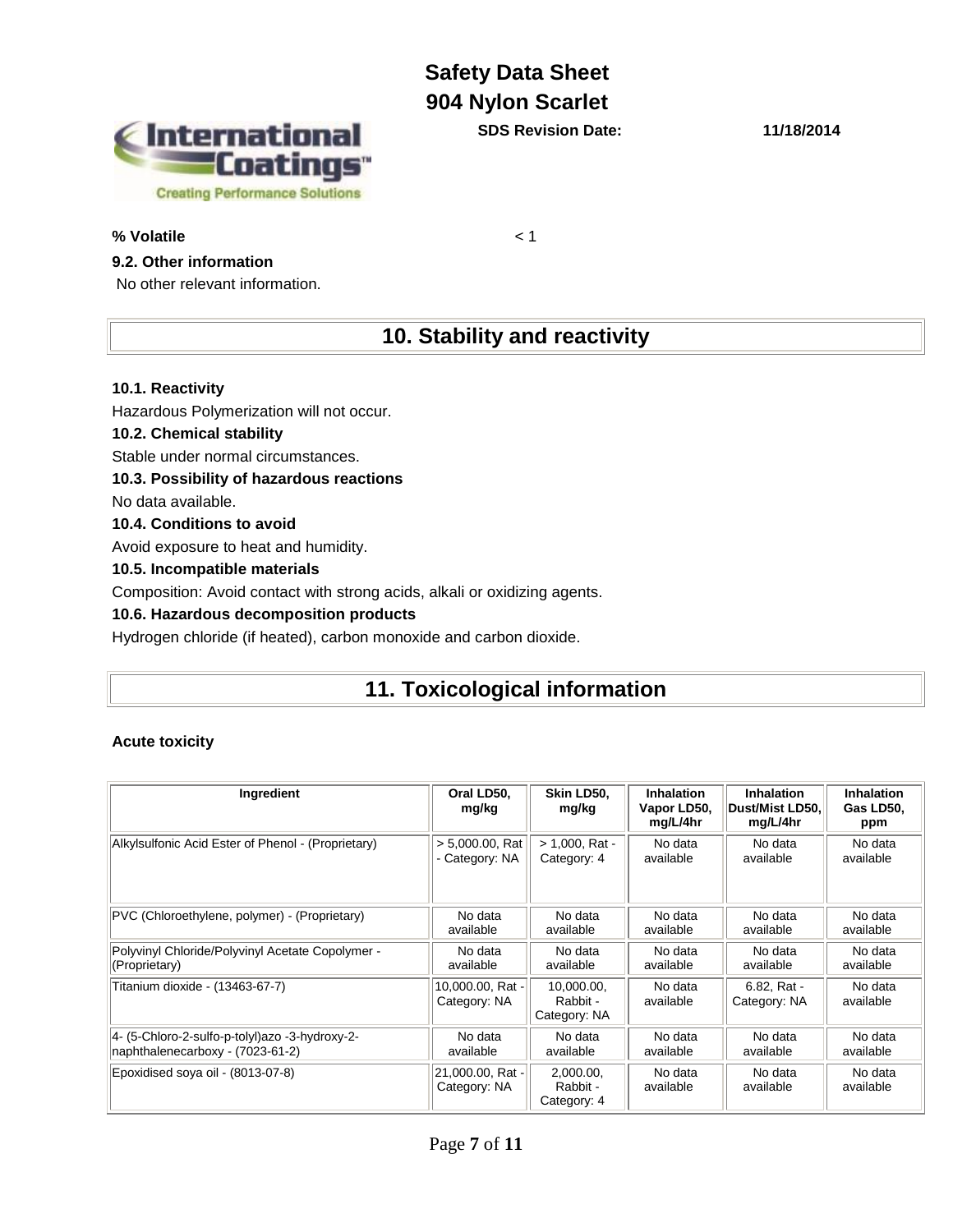

**SDS Revision Date: 11/18/2014**

Note: When no route specific LD50 data is available for an acute toxin, the converted acute toxicity point estimate was used in the calculation of the product's ATE (Acute Toxicity Estimate).

| <b>Classification</b>         | Category | <b>Hazard Description</b>                                        |
|-------------------------------|----------|------------------------------------------------------------------|
| Acute toxicity (oral)         |          | Not Applicable                                                   |
| Acute toxicity (dermal)       | 5        | May be harmful in contact with skin. (Not adopted by<br>US OSHA) |
| Acute toxicity (inhalation)   |          | Not Applicable                                                   |
| Skin corrosion/irritation     |          | Not Applicable                                                   |
| Serious eye damage/irritation |          | Not Applicable                                                   |
| Respiratory sensitization     |          | Not Applicable                                                   |
| Skin sensitization            |          | Not Applicable                                                   |
| Germ cell mutagenicity        |          | Not Applicable                                                   |
| Carcinogenicity               |          | Not Applicable                                                   |
| Reproductive toxicity         |          | Not Applicable                                                   |
| STOT-single exposure          |          | Not Applicable                                                   |
| STOT-repeated exposure        |          | Not Applicable                                                   |
| Aspiration hazard             |          | Not Applicable                                                   |

# **12. Ecological information**

#### **12.1. Toxicity**

No additional information provided for this product. See Section 3 for chemical specific data. **Aquatic Ecotoxicity**

| Ingredient                                                                          | 96 hr LC50 fish.<br>mg/l           | 48 hr EC50 crustacea.<br>mg/l | ErC50 algae,<br>mg/l                             |
|-------------------------------------------------------------------------------------|------------------------------------|-------------------------------|--------------------------------------------------|
| Alkylsulfonic Acid Ester of Phenol - (Proprietary)                                  | Not Available                      | Not Available                 | Not Available                                    |
| PVC (Chloroethylene, polymer) - (Proprietary)                                       | Not Available                      | Not Available                 | Not Available                                    |
| Polyvinyl Chloride/Polyvinyl Acetate Copolymer -<br>(Proprietary)                   | Not Available                      | Not Available                 | Not Available                                    |
| Titanium dioxide - (13463-67-7)                                                     | 1,000.00, Fundulus<br>heteroclitus | 5.50, Daphnia magna           | 5.83 (72 hr), Pseudokirchneriella<br>subcapitata |
| 4- (5-Chloro-2-sulfo-p-tolyl) azo -3-hydroxy-2-<br>naphthalenecarboxy - (7023-61-2) | Not Available                      | Not Available                 | Not Available                                    |
| Epoxidised soya oil - (8013-07-8)                                                   | 900.00, Leuciscus idus             | 100.00, Daphnia magna         | 8.00 (72 hr), Scenedesmus<br>subspicatus         |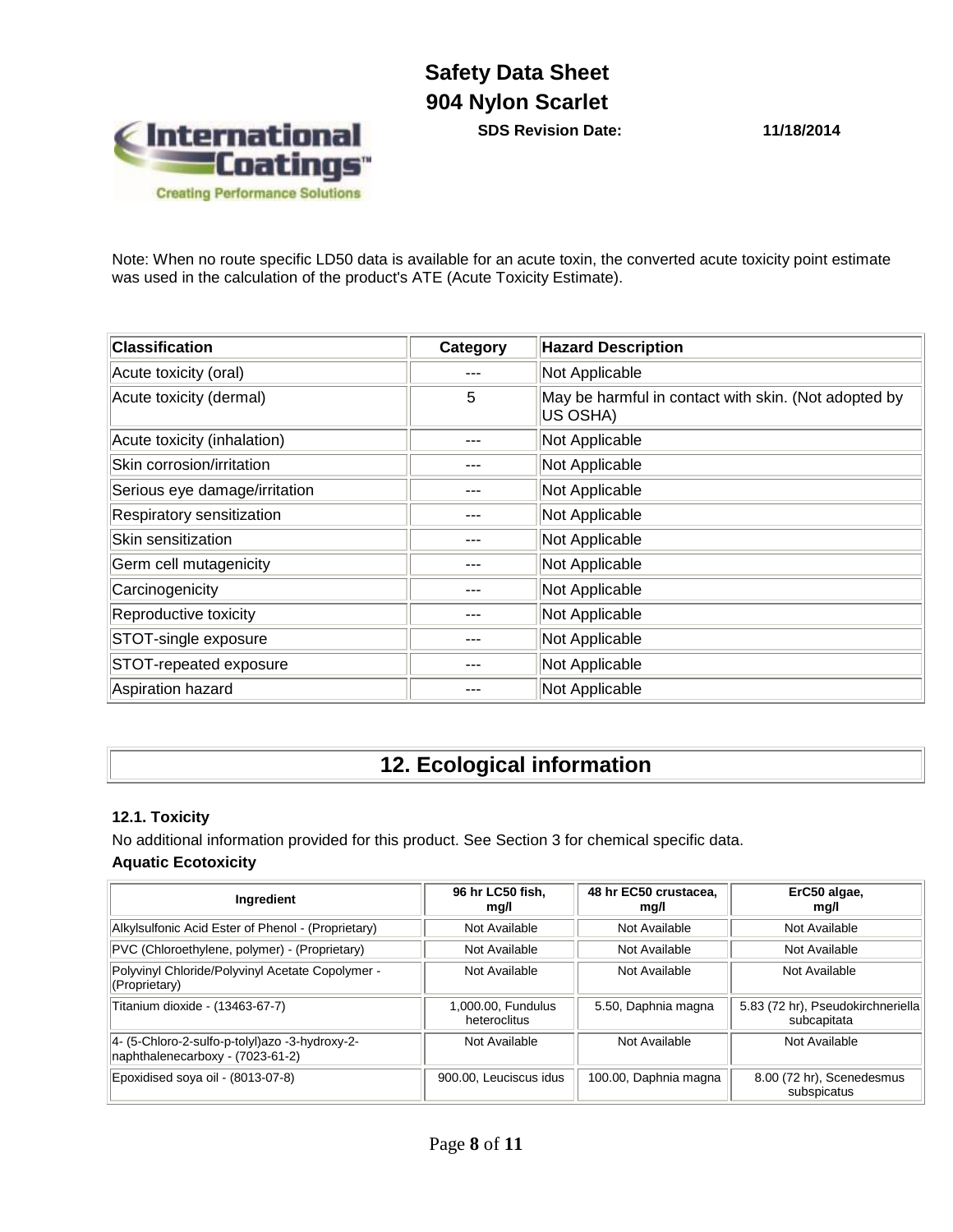

**SDS Revision Date: 11/18/2014**

### **12.2. Persistence and degradability**

There is no data available on the preparation itself.

**12.3. Bioaccumulative potential**

Not Measured

**12.4. Mobility in soil**

No data available.

### **12.5. Results of PBT and vPvB assessment**

This product contains no PBT/vPvB chemicals.

### **12.6. Other adverse effects**

No data available.

### **13. Disposal considerations**

### **13.1. Waste treatment methods**

Observe all federal, state and local regulations when disposing of this substance.

| <b>14. Transport information</b>    |                                                              |                                                                 |                           |  |
|-------------------------------------|--------------------------------------------------------------|-----------------------------------------------------------------|---------------------------|--|
|                                     | <b>DOT (Domestic Surface)</b><br><b>Transportation)</b>      | IMO / IMDG (Ocean<br><b>Transportation)</b>                     | <b>ICAO/IATA</b>          |  |
| 14.1. UN number                     | Not Applicable                                               |                                                                 |                           |  |
| 14.2. UN proper shipping<br>name    | Not Regulated                                                | Not Regulated                                                   | Not Regulated             |  |
| 14.3. Transport hazard<br>class(es) | <b>DOT Hazard Class: Not</b><br>Applicable<br>DOT Label: --- | <b>IMDG:</b> Not Applicable<br><b>Sub Class: Not Applicable</b> | Air Class: Not Applicable |  |
| 14.4. Packing group                 | Not Applicable                                               | Not Applicable                                                  | Not Applicable            |  |
| 14.5. Environmental hazards         |                                                              |                                                                 |                           |  |
| <b>IMDG</b>                         | Marine Pollutant: No                                         |                                                                 |                           |  |
| 14.6. Special precautions for user  |                                                              |                                                                 |                           |  |
|                                     |                                                              |                                                                 |                           |  |

No further information

### **15. Regulatory information**

| <b>Regulatory Overview</b> | The regulatory data in Section 15 is not intended to be all-inclusive, only selected<br>regulations are represented. |
|----------------------------|----------------------------------------------------------------------------------------------------------------------|
| <b>Toxic Substance</b>     | All components of this material are either listed or exempt from listing on the TSCA                                 |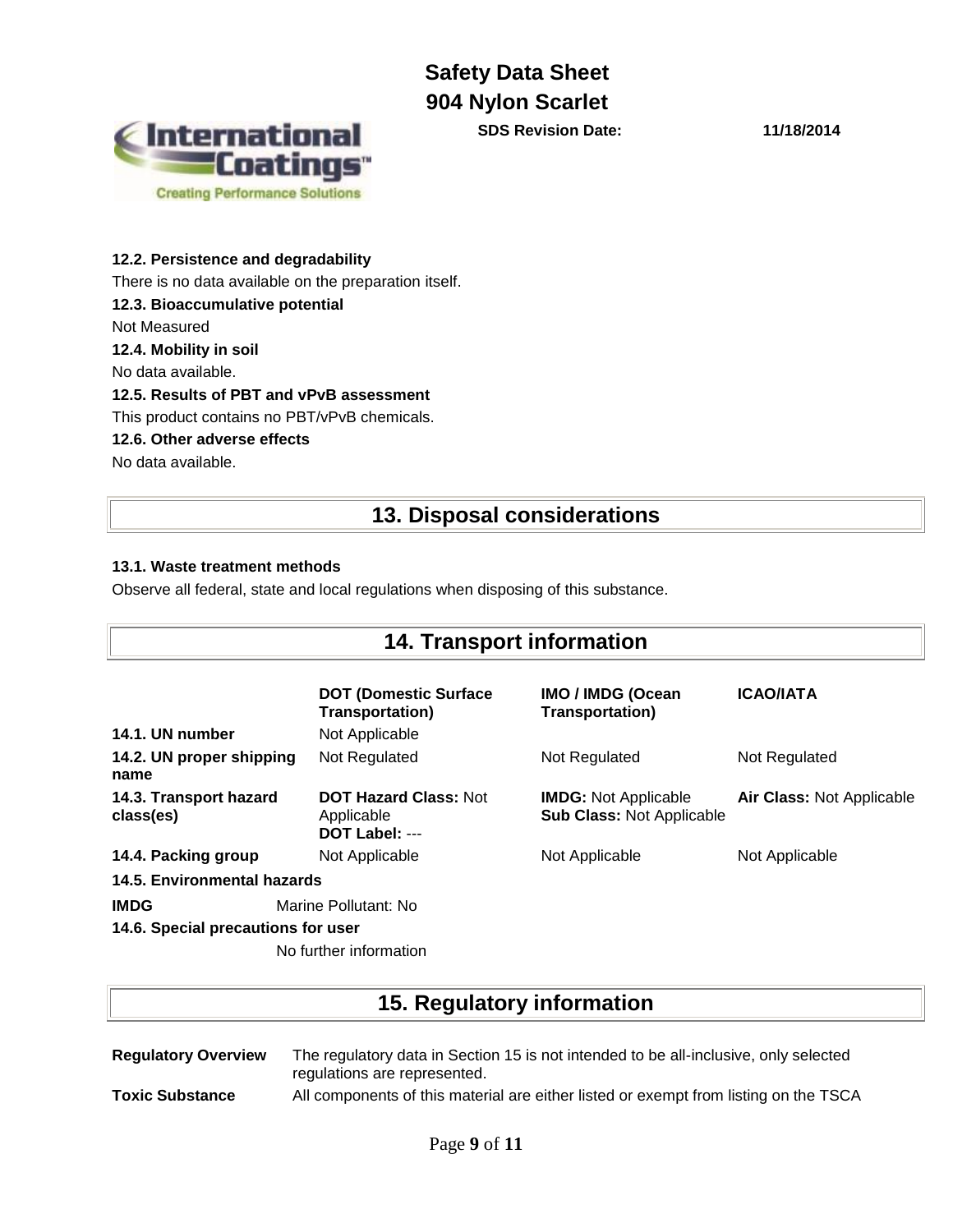**International 'Coatings" Creating Performance Solutions** 

**Control Act ( TSCA)** Inventory.

**WHMIS Classification** Not Regulated **US EPA Tier II Hazards Fire:** No

**Sudden Release of Pressure:** No **Reactive:** No **Immediate (Acute):** Yes **Delayed (Chronic):** No

**EPCRA 311/312 Chemicals and RQs:**  (No Product Ingredients Listed)

**EPCRA 302 Extremely Hazardous :** (No Product Ingredients Listed)

- **EPCRA 313 Toxic Chemicals:** (No Product Ingredients Listed)
- **Proposition 65 - Carcinogens (>0.0%):**  (No Product Ingredients Listed)
- **Proposition 65 - Developmental Toxins (>0.0%):** (No Product Ingredients Listed)
- **Proposition 65 - Female Repro Toxins (>0.0%):** (No Product Ingredients Listed)
- **Proposition 65 - Male Repro Toxins (>0.0%):** (No Product Ingredients Listed)

### **N.J. RTK Substances (>1%):**

Chloroethylene, polymer

Titanium dioxide

**Penn RTK Substances (>1%):**

Titanium dioxide

### **16. Other information**

The information and recommendations contained herein are based upon data believed to be correct. However, no guarantee or warranty of any kind, expressed or implied, is made with respect to the information contained herein. We accept no responsibility and disclaim all liability for any harmful effects which may be caused by exposure to our products. Customers/users of this product must comply with all applicable health and safety laws, regulations, and orders.

The full text of the phrases appearing in section 3 is:

H312 Harmful in contact with skin.

#### **This is the first version in the GHS SDS format. Listings of changes from previous versions in other formats are not applicable.**

International Coatings Co., Inc. believes to the best of its knowledge that the information provided herein, is factual

**SDS Revision Date: 11/18/2014**